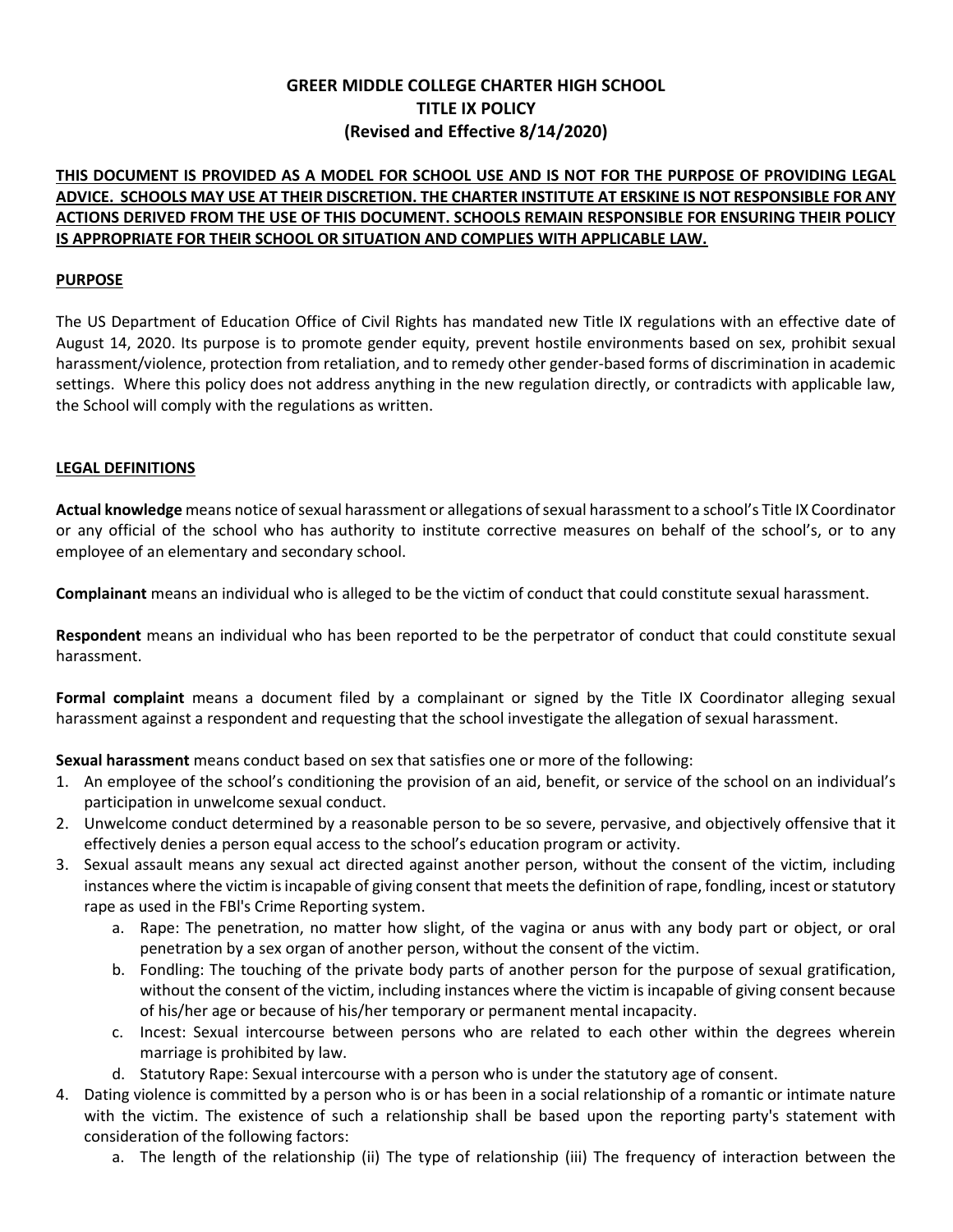persons involved in the relationship.

- b. Dating violence includes, but is not limited to, sexual or physical abuse or the threat of such abuse.
- 5. Domestic violence is felony or misdemeanor crime of violence committed by:
	- a. a current or former spouse or intimate partner of the victim.
	- b. a person with whom the victim shares a child in common.
	- c. a person who is cohabitating with, or has cohabitated with, the victim as a spouse or intimate partner.
	- d. a person similarly situated to a spouse of the victim under the domestic or family violence laws of the jurisdiction in which the crime of violence occurred.
	- e. any other person against an adult or youth victim who is protected from that person's acts under the domestic or family violence laws of the jurisdiction in which the crime of violence occurred. Domestic Violence.
- 6. Stalking is engaging in two or more acts, including, but not limited to, acts in which the stalker directly, indirectly, or through third parties, by any action, method device, or means follows, monitors, observes, surveils, threatens, or communicates to or about, a person, or interferes with a person's property whereas a person under similar circumstances and with similar identities to the victim.
	- a. Fear for the person's safety or the safety of others
	- b. Suffer substantial emotional distress, such as significant mental suffering or anguish that may, but does not necessarily, require medical or other professional treatment or counseling.

Supportive Measures means non-disciplinary, non-punitive individualized services offered as appropriate, as reasonably available, and without fee or charge to the complainant or the respondent before or after the filing of a formal complaint or where no formal complaint has been filed. Services may include:

- 1. Counseling, extensions of deadlines or other course-related adjustments.
- 2. Modifications of work or class schedules, campus escort services.
- 3. Mutual restrictions on contact between the parties, changes in work or housing locations and leaves of absence
- 4. Increased security and monitoring of certain areas of the campus

Formal Complaint is a document filed by a complainant or signed by the Title IX Coordinator alleging sexual harassment against a respondent and requesting that the school investigate the allegation of sexual harassment.

Jurisdiction (Education Program or Activity) means locations, events, or circumstances (operations) over which the district exercised substantial control over both the respondent AND the context in which the sexual harassment occurs which includes:

- 1. Online sexual harassment which must be analyzed to determine if it occurs in education program or activity. This type harassment does not:
	- a. create or apply a geographic test.
	- b. draw a line between "off campus/property" and "on campus/property.
	- c. does not create a distinction between sexual harassment occurring in person versus online.

# Attempting to Participate means to:

- 1. Apply for or intend to apply for admission
- 2. Indicate a desire to re-enroll if the school appropriately responds to sexual harassment allegations
- 3. Prevent schools from being legally obligated to investigate allegations made by complainants who have no relationship with the schools, yet still protects those complainants by requiring the school to respond promptly in a nondeliberately indifferent manner.

Non-deliberate and Indifferent manner means not clearly unreasonable considering the known circumstances and must comply with policy regardless of whether a formal complaint is ever filed.

**Emergency Removal** is Where a respondent poses an immediate threat to the physical health or safety of the complainant (or anyone else

Administrative leave is paid leave pending the outcome of an investigation; may not be interpreted to alter any rights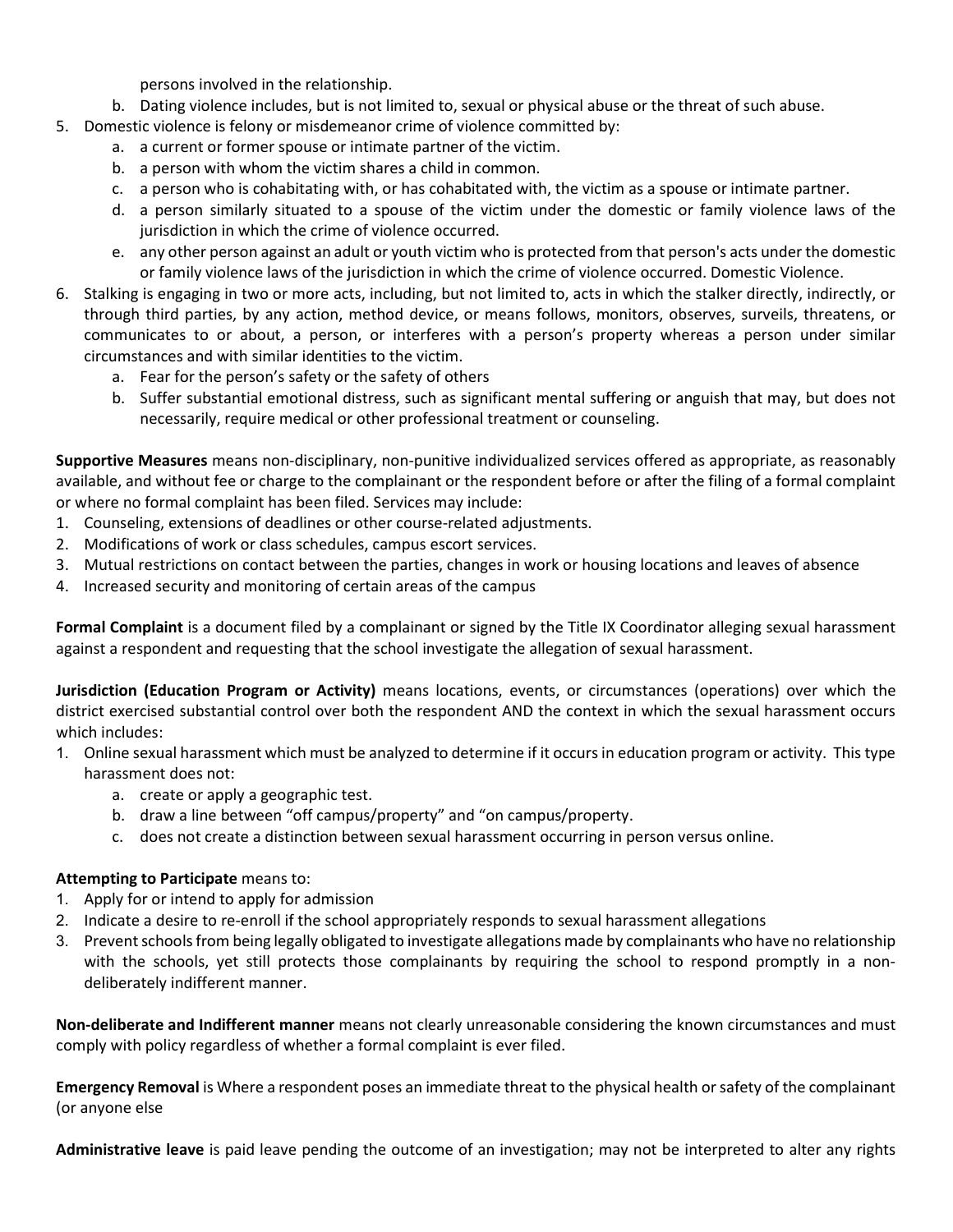under Section 504 of the Rehabilitation Act of 1973 or the Americans with Disabilities Act.

## DESIGNATION OF ROLES AND RESPONSIBILITIES

## Designation of Title IX Coordinator Requirements:

- 1. Select at least one Title IX Coordinator for each school
- 2. Provide name, title, office address, electronic email address, and telephone number for Title IX Coordinator.
- 3. Confirm contact information is prominently displayed on schools' website, in handbooks and in catalogs
- 4. Ensure contact information is given to applicants for admission and employment, students, parents and/or legal guardians of elementary and secondary schools; employees, unions or professional organizations holding collective bargaining or professional agreements

## Title IX Coordinator Responsibilities:

- 1. Build a Title IX Team Coordinate training for Title IX Team and all employees
- 2. Coordinate response to all complaints involving sexual harassment
- 3. Provide and track supportive measures
- 4. Monitor investigations, resolutions, outcomes
- 5. Implements remedies and sanctions
- 6. Monitor patterns and trends
- 7. Avoid conflicts of interest and biases
- 8. Update policies and procedures
- 9. Ensure documentation and recordkeeping

## Designate at least one Investigator, Initial Decision Maker, Appeals Decision Maker

- 1. Select an Investigator who may also be the Title IX Coordinator.
- 2. Select an Initial Decision Maker who cannot be the Appeals Decision Maker nor the Title IX Coordinator.
- 3. Select an Appeals Decision Maker who cannot be the Initial Decision Maker nor the Title IX Coordinator.
- 4. Title IX Coordinator/Investigator may be the Assistant Principal/Leader.
- 5. Initial Decision Maker typically may be the School Principal/Leader.
- 6. Appeals Decision Maker may serve on district/Authorizer level.

#### Investigator Responsibilities

- 1. Ensure that the burden of proof and the burden of gathering evidence sufficient to reach a determination regarding responsibility rest on the school and not on complaint or respondent.
- 2. Provide an equal opportunity for the parties to present witnesses, including fact and expert witnesses, and other inculpatory (guilty) and exculpatory (not guilty) evidence.
- 3. Warrant that neither party's ability to discuss the allegations under investigation or to gather and present relevant evidence is restricted.
- 4. Provide the parties with the same opportunities to have others present during any grievance proceeding, including the opportunity to be accompanied to any related meeting or proceeding by the advisor of their choice.
- 5. Provide, to individuals whose participation is invited or expected, written notice of the date, time, location, participants, and purpose of all hearings, investigative interviews, or other meetings, with sufficient time for the party to prepare to participate.
- 6. Provide both parties an equal opportunity to inspect and review any evidence obtained as part of the investigation that is directly related to the allegations raised in a formal complaint, including the evidence upon which the school's does not intend to rely in reaching a determination regarding responsibility and inculpatory or exculpatory evidence whether obtained from a party or other source, so that each party can meaningfully respond to the evidence prior to conclusion of the investigation.
- 7. Allow complainant, respondent, and their Advisors, if any, at least 10 days to review, inspect and submit a written response to evidence sent to them in electronic or hard copy format prior to completion of the investigative report.
- 8. Consider responses to evidence provided by complainant prior to completion of the investigative report.
- 9. Ensure all evidence subject to the parties' inspection and review is available at any hearing to give each party equal opportunity to refer to such evidence during the hearing, including for purposes of cross-examination.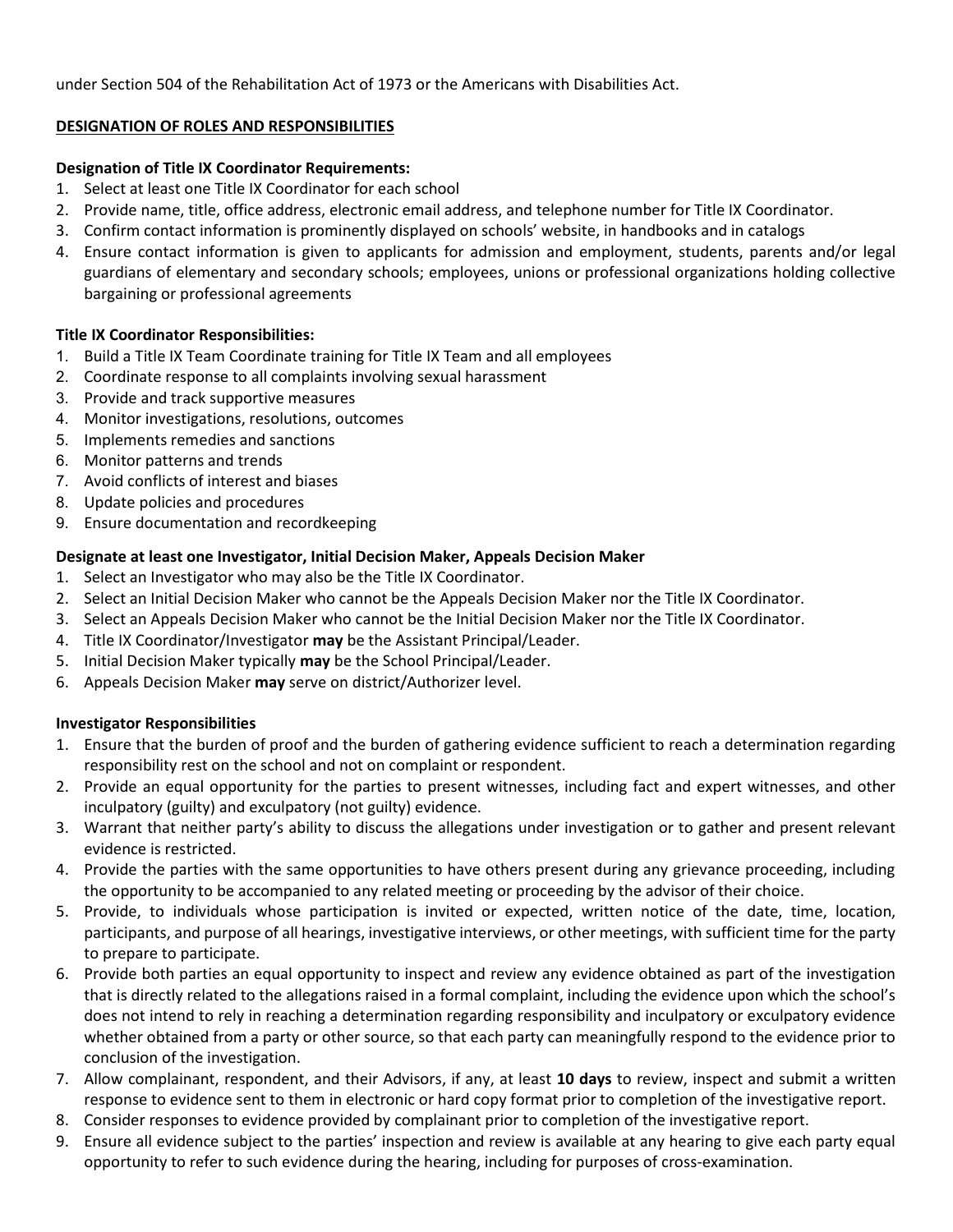10. Create an investigative report that fairly summarizes relevant evidence and, at least 10 days prior to a hearing, if requested.

## Initial Decision Maker Responsibilities

- 1. Give each party reasonable time to submit written, relevant questions that a party wants asked of any party or witness.
- 2. Provide each party with the answers and allow for additional, limited follow-up questions from each party
- 3. Explain decision as to why questions/evidence are not relevant, if respondent/advisor is proposing questions and evidence about the complainant's sexual predisposition or prior sexual behavior, unless such questions and evidence about the complainant's prior sexual behavior are offered to prove that someone other than the respondent committed the conduct alleged by the complainant, or if the questions and evidence concern specific incidents of the complainant's prior sexual behavior with respect to the respondent and are offered to prove consent.
- 4. Issue a written determination regarding responsibility after applying the standard of evidence where either a preponderance of evidence standard or clear and convincing evidence standard is chosen and adopted throughout process.
- 5. Provide written determination regarding responsibility to the parties simultaneously, which becomes final either on the date that the school provides the parties with the written determination of the result of the appeal, if an appeal is filed, or if an appeal is not filed, the date on which an appeal would no longer be considered timely.
- 6. Offer both parties an appeal from a determination regarding responsibility, and from dismissal of a formal complaint or any allegations.

# Appeals Decision Maker Responsibilities

- 1. Notify the other party in writing when an appeal is filed.
- 2. Give both parties to submit a written statement in support of or challenging the outcome
- 3. Issue written decision, simultaneously to both parties, describing the result and rationale for the results.

## Designate Informal Resolutions Facilitator, if desired

- 1. Select an Informal Resolutions Facilitator who cannot be a Title IX Coordinator, Investigator, nor Initial or Appeals Decision Makers
- 2. Position may be on the school or district level

# Informal Decision Maker Responsibilities

- 1. Meet with students, parents, advisors and facilitate resolutions after formal complaint and before determination regarding responsibility.
- 2. Obtain the parties' voluntary, written consent to the informal resolution process.
- 3. May facilitate an informal resolution process, such as mediation, at any time prior to reaching a determination of responsibility.
- 4. Provides complainant and respondent written notice of informal resolution process, such as mediation disclosing
	- a. Allegations
	- b. Requirements of the informal resolution process
	- c. Circumstances under which it precludes formal complaint
	- d. May withdraw and resume formal complaint prior to agreeing to resolution
	- e. Consequences

#### REQUIRED NOTIFICATION

Ensure applicants for admission and employment, students, parents and/or legal guardians of elementary and secondary schools; employees, unions or professional organizations holding collective bargaining or professional agreements receive following notifications via medians such as website, handbooks, catalogs, applications highlighting that schools:

- 1. Do not discriminate based on sex in education programs or school activities
- 2. Are required by Title IX not to discriminate based on sex
- 3. Requirement not to discriminate based on sex extends to admissions and employment
- 4. Refer inquiries about Title IX application to school's Title IX Coordinator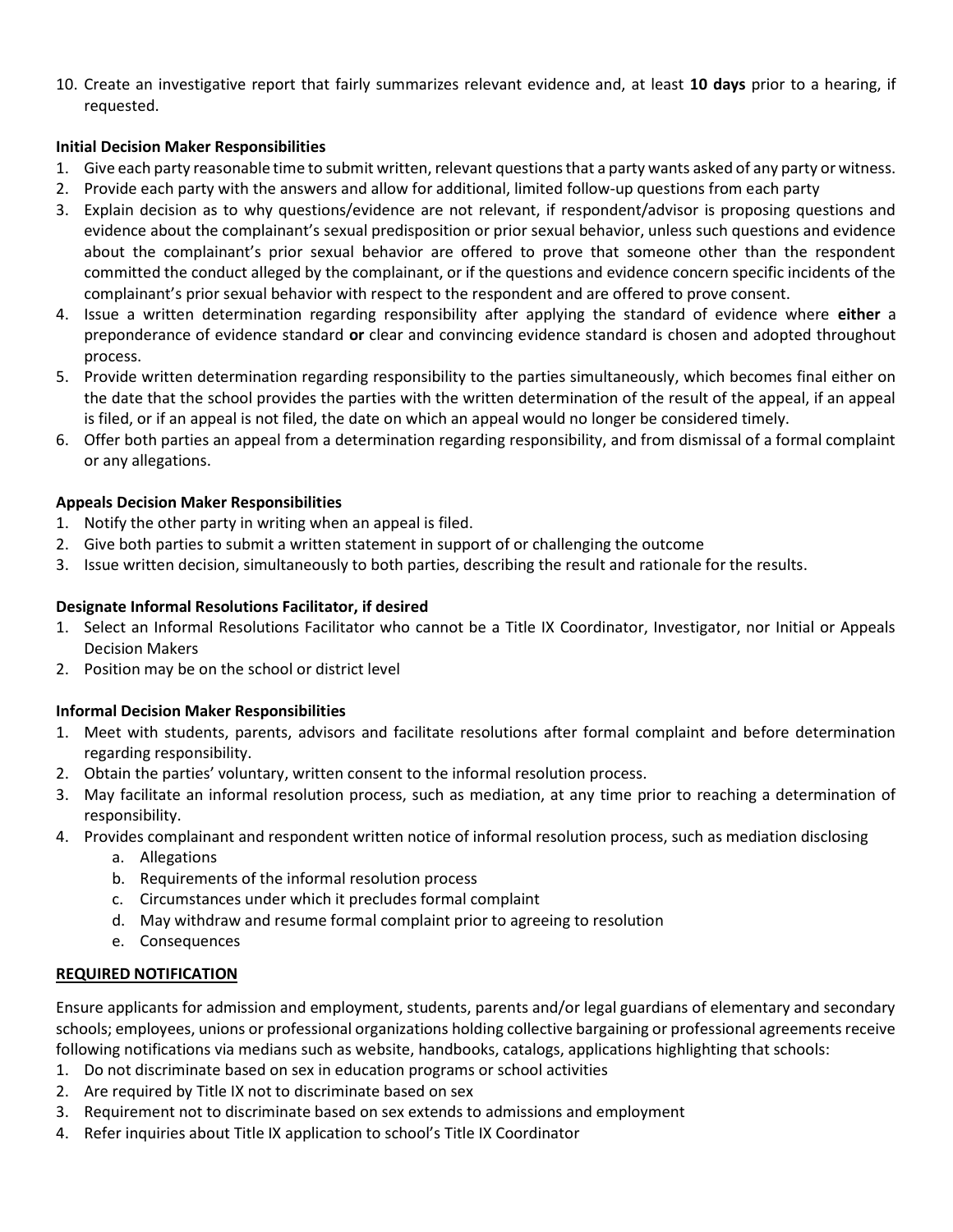#### GRIEVANCE PROCEDURES

#### Sexual Harassment Notification

- 1. May be received by the Title IX Coordinator or any official of the school who has authority to institute corrective measures on behalf of the school, or to any employee of an elementary or secondary school.
- 2. Must have actual knowledge, which may:
	- a. come from personal observation.
	- b. have been shared by a complainant or third-party.
	- c. receipt of a written or oral complaint, or by any other means

#### Determine Jurisdiction

- 1. Decides if education program or activity includes:
	- a. Locations, events, or circumstances over which school exercises substantial control over both the respondent and the context in which the sexual harassment occurs.
	- b. Ensures it does not:
		- i. create or apply a geographic test
		- ii. draw a line between 'off campus' and 'on campus
		- iii. create a distinction between sexual harassment occurring in person versus online.
	- c. Any building owned or controlled by a student organization that is officially recognized by a postsecondary institution such as a:
		- i. local educational agency.
		- ii. system of vocational education, or other school system.
- 2. Applies to any person, in the United States, based on sex, who is excluded from participation in, denied the benefits of, or is subjected to discrimination under any education program or activity receiving federal financial assistance.
- 3. Must be filed by a complainant who is participating or attempting to participate in the education program or activity or is signed by the Title IX Coordinator.
- 4. Covers all instances of sexual harassment on school property.
- 5. Includes "Off Campus "sexual harassment incidents that occur off campus if:
	- a. the off-campus incident occurs as part of the school's operations.
	- b. the school exercised substantial control over the respondent and the context of alleged sexual harassment that occurred off campus.

#### Response to Sexual Harassment Notification

When a school has notice of sexual harassment, within 24 hours, the Title IX Coordinator must:

- 1. Contact the complainant to discuss the availability of supportive measures
- 2. Consider the complainant's wishes with respect to supportive measures
- 3. Inform the complainant of the availability of supportive measures with or without the filing of a formal complaint.
- 4. Explain to the complainant the process for filing a formal complaint.

#### Formal Complaint

- 1. Complete Formal Complaint form via School's website or obtain hard copy from school's administrative office.
- 2. May be filed with the Title IX Coordinator in person, by mail, or by electronic mail, by using the contact information required to be listed for the Title IX Coordinator. Required information include:
	- a. Provision in school's code of conduct that prohibits knowingly making false statements or knowingly submitting false information during the grievance process.
	- b. Statement that prohibits retaliation against the complainant.
	- c. Complainants Contact Information
	- d. Statement of Complaint
		- i. Name and relationship of alleged perpetrator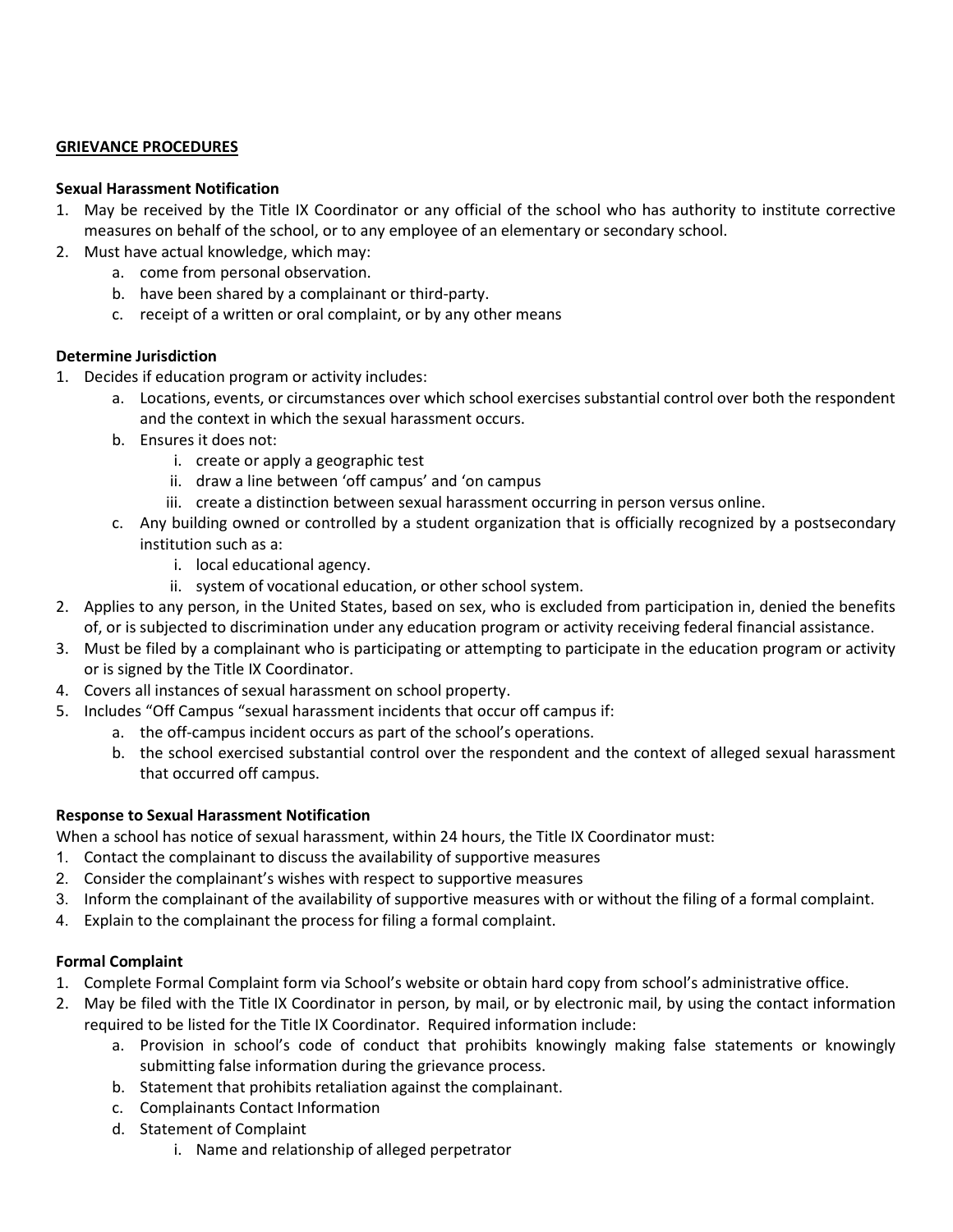- ii. Names of potential witnesses, if applicable
- iii. Date, time, and location of alleged incident
- iv. Incident details (add more pages, if needed)
- e. Complainants signature
- 3. Upon receipt of formal complaint that meets jurisdiction guidelines, schools must:
	- a. Complete the actions required upon receiving notice, if not already completed.
	- b. Evaluate jurisdiction and required/discretionary dismissal.
	- c. Assess appropriate supportive measures for both parties.
	- d. Evaluate the need for any other measures, including emergency removal/administrative leave.
	- e. Initiate a grievance process that complies grievance procedures.
- 4. Formal complaints must dismiss if:
	- a. Conduct would not constitute sexual harassment even if proved.
	- b. Conduct did not occur in the school's education program or activity.
	- c. Conduct did not occur against a person in the United States.
	- d. Dismissal does not preclude action under another provision of the school's code of conduct.
- 5. Formal Complaints Discretionary Dismissals may occur if:
	- a. A complainant notifies the Title IX Coordinator in writing within 10 days that the complainant would like to withdraw the formal complaint or any allegations.
	- b. The respondent is no longer enrolled or employed by the school.
	- c. Specific circumstances prevent the school from gathering evidence sufficient to reach a determination.
- 6. Decision to dismiss formal complaint requires schools to:
	- a. Send written notice of the dismissal and reason(s) simultaneously to the parties within 5 days.
	- b. Offer both parties an appeal from a school's dismissal of a formal complaint or any allegations.

# Supportive Measures

School must treat complainants and respondents equitably by offering supportive measures and by following a grievance process that complies with this policy before any disciplinary are administered.

- 1. The Title IX Coordinator must immediately contact the complainant to:
	- a. Discuss the availability of supportive measures.
	- b. Consider the complainant's wishes with respect to supportive measures.
	- c. Inform the complainant of the availability of supportive measures with or without the filing of a formal complaint.
	- d. Explain to the complainant the process for filing a formal complaint.
- 2. Supportive measures:
	- a. Must be non-disciplinary, non-punitive individualized services offered as appropriate, reasonably available, and without fee or charge to the complainant or the respondent before or after the filing of a formal complaint or where no formal complaint has been filed.
	- b. Are designed to restore or preserve equal access to the school's education program or activity without unreasonably burdening the other party, including measures designed to protect the safety of all parties or the school's educational environment, or deter sexual harassment.
	- c. May include:
		- i. Counseling
		- ii. extensions of deadlines or other course-related adjustments
		- iii. modifications of work or class schedules.
		- iv. campus escort services.
		- v. mutual restrictions on contact between the parties.
		- vi. changes in work or housing locations.
		- vii. leaves of absence.
		- viii. increased security and monitoring of certain areas of the campus, and other similar measures.
	- d. Coordination and implementation are the responsibility of the Title IX Coordinator, who must: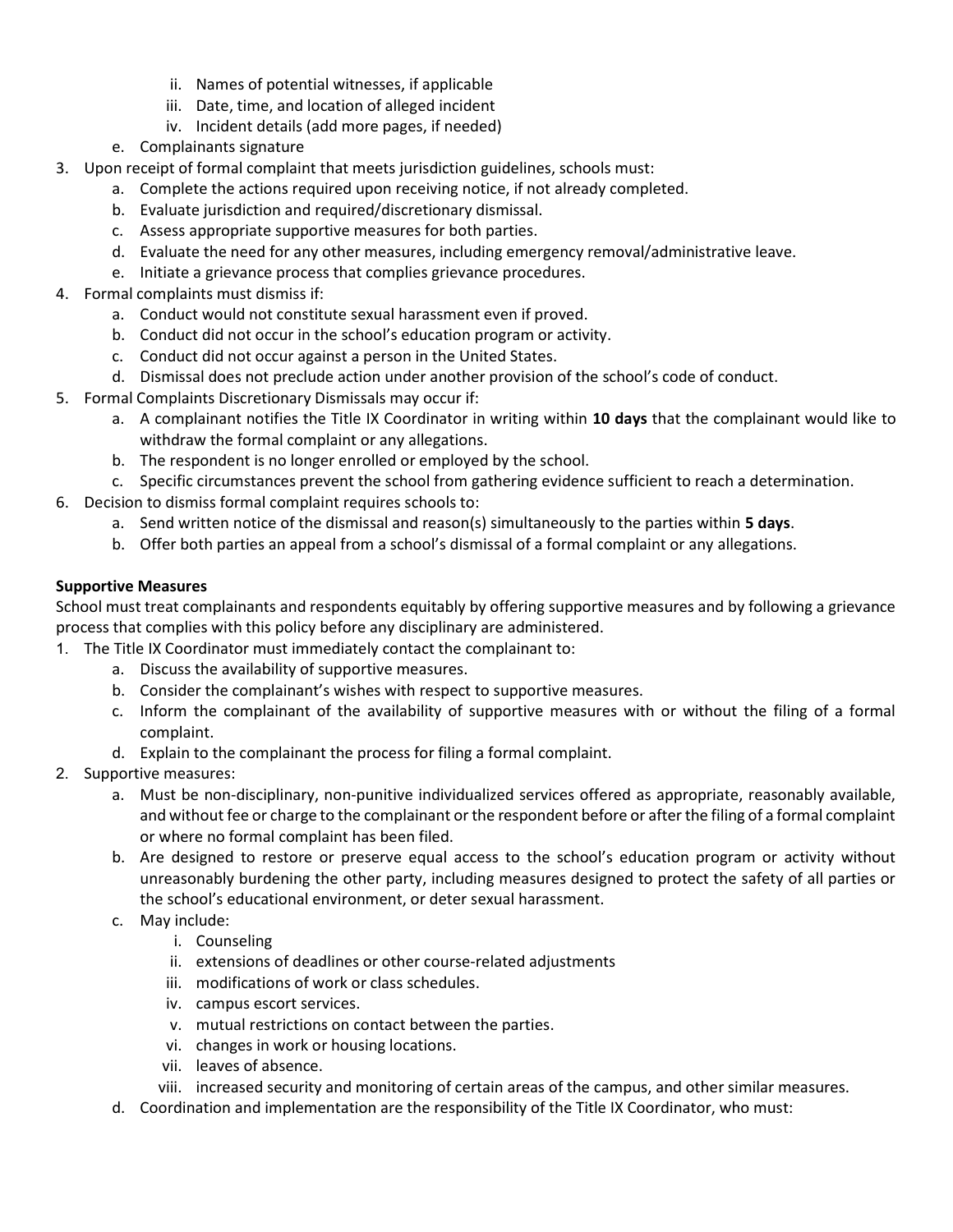- i. maintain as confidential any supportive measures provided to the complainant or respondent, to the extent that maintaining such confidentiality would not impair the ability of the school to provide the supportive measures.
- ii. maintain records of any actions, including any supportive measures, taken in response to a report or formal complaint of sexual harassment.
- iii. document the basis for its conclusion that its response was not deliberately indifferent, and document that it has taken measures designed to restore or preserve equal access to the school's education program or activity
- iv. document the reasons why such a response was not clearly unreasonable considering the known circumstances, if school does not provide a complainant with supportive measures
- v. undertake an individualized safety and risk analysis and determine that an immediate threat to the physical health or safety of any student or other individual arising from the allegations of sexual harassment justifies removal.
- vi. provide the respondent with notice and an opportunity to challenge the decision immediately following the removal.

# Grievance Procedures

- 1. Require an objective evaluation of all relevant evidence, including both inculpatory (guilty) and exculpatory (not guilty) evidence
- 2. Ensure credibility determinations may not be based on a person's status
- 3. Train Implementers and ensure they are free from conflict of interest or bias for or against complainant(s)or respondent(s).
- 4. Assume the presumption that the respondent is not responsible for the alleged conduct until a determination regarding responsibility is made at the conclusion of the grievance process
- 5. Include 5 days for conclusion of the grievance process with permissible delay for good cause
- 6. Describe the range (or list) of possible disciplinary sanctions and remedies.
- 7. State whether the standard of evidence to be used to determine responsibility is the preponderance of the evidence standard or the clear and convincing evidence standard.
- 8. Apply the same standard of evidence for formal complaints against students as for formal complaints against employees, including teachers.
- 9. Apply the same standard of evidence to all formal complaints of sexual harassment.
- 10. Include the procedures and permissible bases for the complainant and respondent to appeal.
- 11. Describe the range of supportive measures available
- 12. Do not require, allow, rely upon, or otherwise use questions or evidence that constitute, or seek disclosure of, information protected under a legally recognized privilege, unless the person holding such privilege has waived the privilege.

# Investigation

Schools must investigate allegations made in a formal complaint and provide:

- 1. written notice of the school's grievance process, including any informal resolution process.
- 2. written notice of the allegations.
- 3. 10 days to prepare a response before any initial interview.
- 4. sufficient details known at the time.
- 5. identities of the parties, if known.
- 6. the conduct alleged to constitute sexual harassment.
- 7. the date and location of the alleged incident, if known.
- 8. a statement that says the respondent is presumed not responsible for the alleged conduct and that a determination regarding responsibility is made at the conclusion of the grievance process.
- 9. language that inform the parties they may have an advisor of their choice.
- 10. notice that parties may inspect, and review evidence gathered.
- 11. statement prohibiting parties against knowingly making false statements or knowingly submitting false information
- 12. supplemental notice of additional allegations.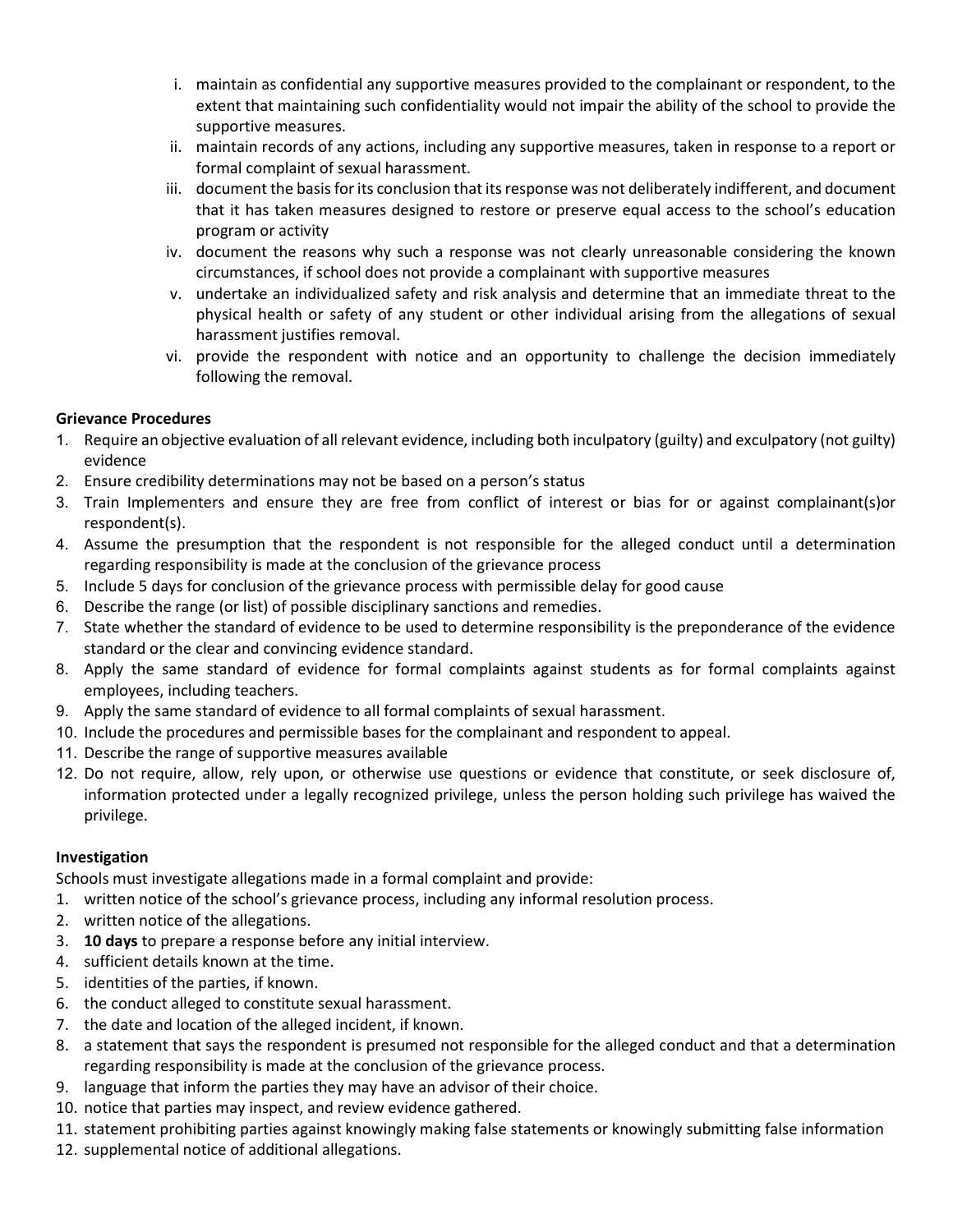- 13. may consolidate formal complaints as to allegations of sexual harassment against more than one respondent, or by more than one complainant against one or more respondents, or by one party against the other party, where the allegations of sexual harassment arise out of the same facts or circumstances.
- 14. notification of intent to give "discretion" to consolidate formal complaints that arise "out of the same facts or circumstances and involve more than one complainant, more than one respondent, or what amount to countercomplaints by one party against the other.
- 15. requirement for the same facts and circumstances means that the multiple complainants' allegations are so intertwined that their allegations directly relate to all the parties
- 16. burden of proof and the burden of gathering evidence sufficient to reach a determination regarding responsibility rest on the school and not on the parties.
- 17. notification that school cannot access, consider, disclose, or otherwise use a party's records that are made or maintained by a physician, psychiatrist, psychologist, or other recognized professional or paraprofessional acting in the professional's or paraprofessional's capacity, or assisting in that capacity, and which are made and maintained in connection with the provision of treatment to the party, unless the school obtains that party's voluntary, written consent to do so for a grievance process under this section.
- 18. notification that questions and evidence about the complainant's sexual predisposition or prior sexual behavior are not relevant, unless such questions and evidence about the complainant's prior sexual behavior are offered to prove that someone other than the respondent committed the conduct alleged by the complainant, or if the questions and evidence concern specific incidents of the complainant's prior sexual behavior with respect to the respondent and are offered to prove consent.
- 19. an equal opportunity for the parties to present witnesses, including fact and expert witnesses, and other inculpatory (guilty)and exculpatory (not guilty) evidence.
- 20. Notification not to restrict the ability of either party to discuss the allegations under investigation or to gather and present relevant evidence.

- 21. parties with the same opportunities to have others present during any grievance proceeding, including the opportunity to be accompanied to any related meeting or proceeding by the advisor of their choice, who may be, but is not required to be, an attorney.
- 22. written notice of the date, time, location, participants, and purpose of all hearings, investigative interviews, or other meetings, with sufficient time for the party to prepare to participate.
- 23. both parties an equal opportunity to inspect and review any evidence obtained as part of the investigation that is directly related to the allegations raised in a formal complaint so that each party can meaningfully respond to the evidence prior to conclusion of the investigation.
- 24. evidence that is "directly related to the allegations" may encompass a broader universe of evidence than evidence that is relevant.
- 25. each party and the party's advisor, if any, the evidence subject to inspection and review in an electronic format or a hard copy, and the parties must have at least 10 days to submit a written response, which the investigator will consider prior to completion of the investigative report.
- 26. an investigative report that fairly summarizes relevant evidence.
- 27. each party and the party's advisor, if any, the investigative report in an electronic format or a hard copy, for their review and written response, at least 10 days prior to the determination of responsibility (hearing).

# Determination of Responsibility

The initial decision process requires each school to:

- 1. afford each party the opportunity to submit written, relevant questions that a party wants asked of any party or witness.
- 2. provide each party with the answers, and allow for additional, limited follow-up questions.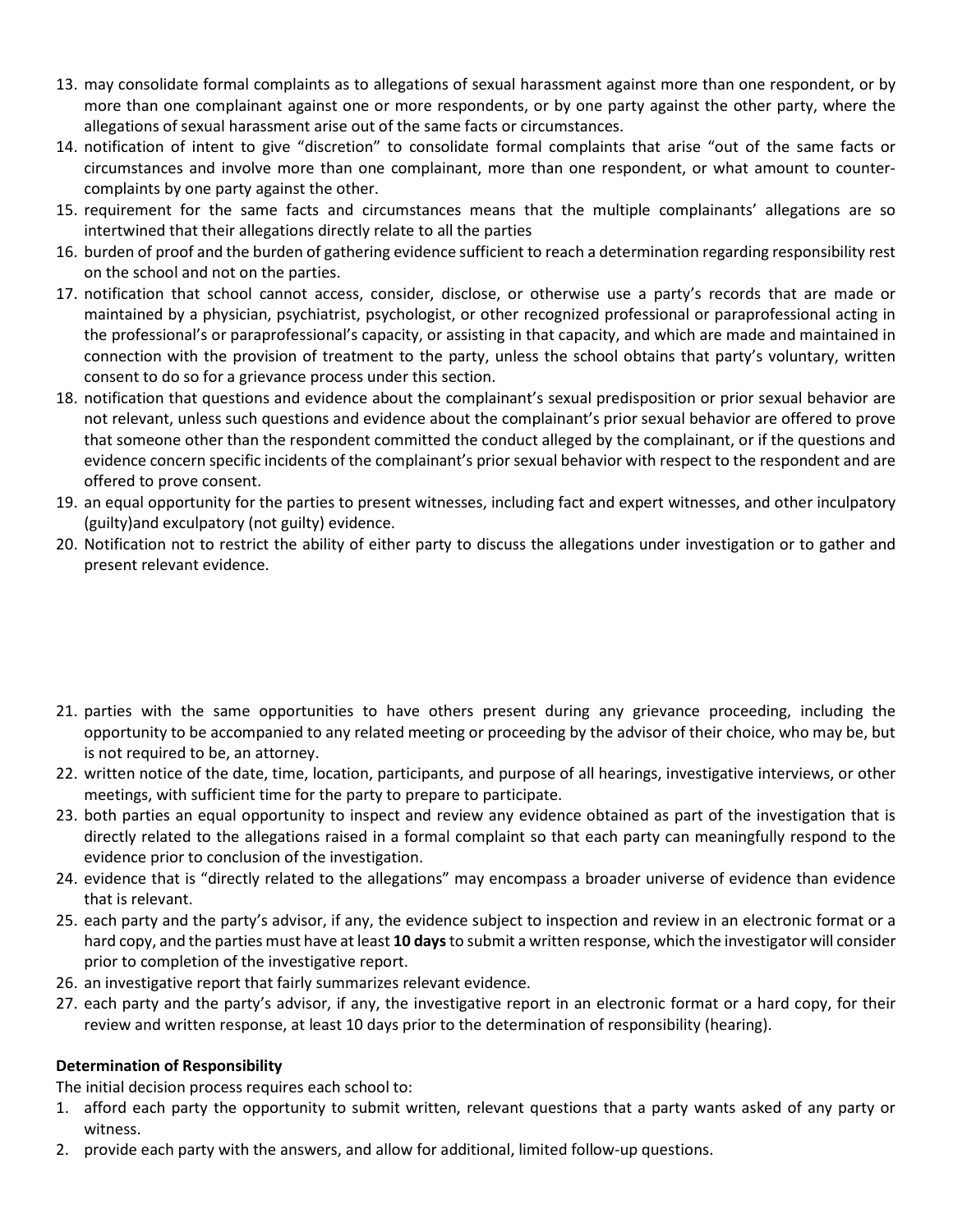- 3. issue a simultaneous written determination regarding responsibility, including:
	- a. identification of the allegations.
	- b. description of the procedural steps taken from the receipt of the formal complaint through the determination.
	- c. findings of fact supporting the determination.
	- d. conclusions regarding the application of the school's code of conduct to the facts.
	- e. Rationale for Appeal procedures.

## Appeals Process

The appeals decision process requires each school to:

- 1. notify the other party in writing within 2 days of when an appeal is filed and implement appeal procedures equally for both parties.
- 2. offer both parties an appeal from a determination regarding responsibility, and from a school's dismissal of a formal complaint or any allegations when:
	- a. procedural irregularity that affected the outcome of the matter.
	- b. new evidence that was not reasonably available at the time the determination regarding responsibility or dismissal was made, that could affect the outcome of the matter.
	- c. the Title IX Coordinator, investigator(s), or decision-maker(s) had a conflict of interest or bias for or against complainants or respondents generally or the individual complainant or respondent that affected the outcome of the matter
	- d. offer an appeal equally to both parties on additional bases.
- 3. ensure that the decision-maker(s) for the appeal is not the same person as the decision-maker(s) that reached the determination regarding responsibility or dismissal, the investigator(s), or the Title IX Coordinator.
- 4. ensure that the decision-maker(s) for the appeal complies with the standards set forth in the appeals process.
- 5. give both parties 5 days to submit a written statement in support of, or challenging, the outcome.
- 6. issue a written decision within 5 days describing the result of the appeal and the rationale for the result.
- 7. provide the written decision simultaneously to both parties.

# Informal Resolution (Optional)

Informal resolution process requires each school to:

- 1. not require waiver of right to investigation and resolution of formal complaints.
- 2. not require parties to participate in an informal resolution process
- 3. not offer an informal resolution process unless a formal complaint is filed.
- 4. obtain the parties' voluntary, written consent to the informal resolution process.
- 5. not offer or facilitate an informal resolution process to resolve allegations that an employee sexually harassed a student.
- 6. facilitate an informal resolution process, such as mediation at any time prior to reaching a determination of responsibility.
- 7. provide parties a written notice disclosing:
	- a. allegations.
	- b. requirements of the informal resolution process.
	- c. circumstances under which it precludes formal complaint
	- d. options to withdraw and resume formal complaint prior to agreeing to resolution.
	- e. consequences.

#### **Training**

Schools must ensure that Title IX Coordinators, investigators, decision-makers, and any person who facilitates an informal resolution process, receive training on:

- 1. definition of sexual harassment.
- 2. scope of the school's education program or activity (jurisdiction).
- 3. how to conduct an investigation and grievance process including hearings, appeals, and informal resolution processes, as applicable.